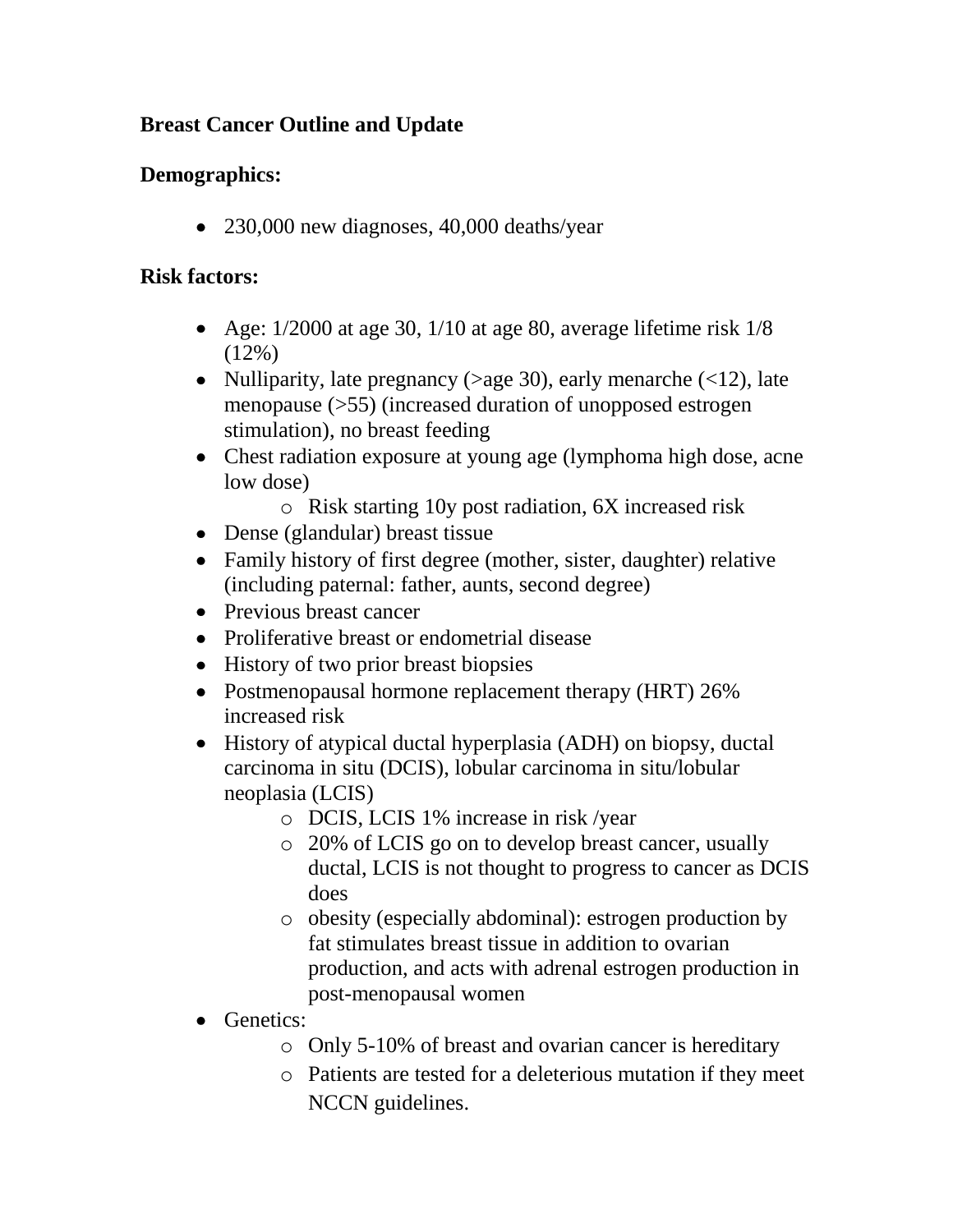- o False negative is due to
	- o Technology
	- o Methelation
	- o Mutations in the promoter region of the gene
	- o Mutations buried in the introns, and RNA
	- o Being turned off by modifier genes

#### **Features of Hereditary Cancer**

- Ovarian cancer in one or more women
- Both breast and ovarian cancer diagnosed in the dame woman
- A male with breast cancer
- Ashkenazi Jewish (Eastern European ) heritage
- Multiple generation of people affected with the same or related cancers
- Several relatives with breast cancer, with some women diagnosed before age of 50

Cancer Risks Associated with BRCA1 and BRCA2 Mutations

Genetic testing for a BRCA gene mutation can help guide medical care and a person with a gene mutation may benefit from different cancer risk management strategies.

The cancers and corresponding risks associated with mutations in BRCA1 and BRCA2 are presented as ranges. The presence of a BRCA gene mutation does not predict where in the range any single individual will fall or if any cancer will ever develop.

BRCA1 Cancer Risks Lifetime BRCA1 Cancer Risks for Women

| <b>Type of Cancer</b>            | <b>Women with</b><br><b>BRCA1</b><br>mutation | <b>Average woman</b><br>in US without<br>mutation |
|----------------------------------|-----------------------------------------------|---------------------------------------------------|
| <b>Breast</b>                    | 50-85%                                        | 12%                                               |
| Ovarian/Fallopian<br><b>Tube</b> | 20-40%                                        | $1 - 2\%$                                         |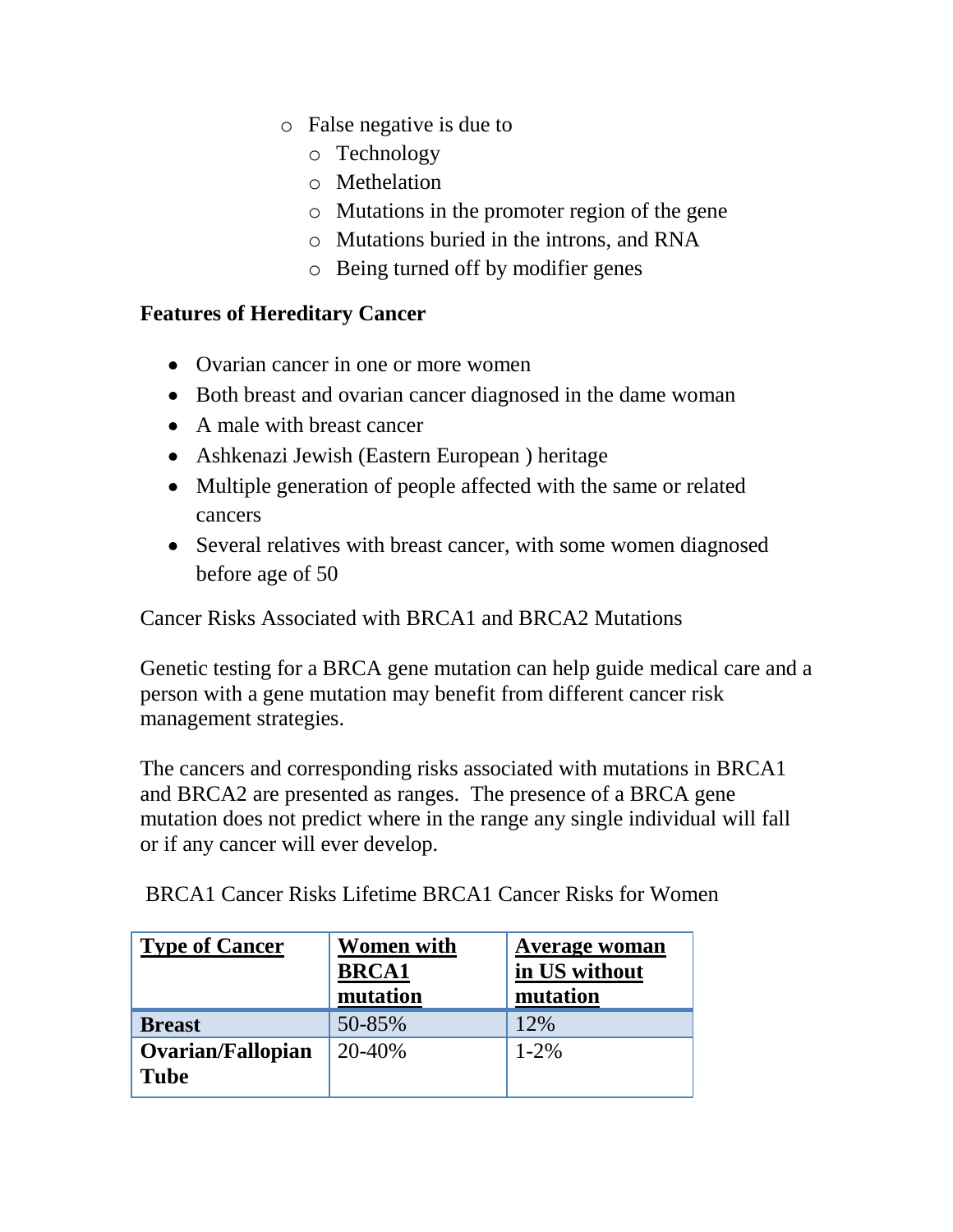|  | Pancreatic |  |  |
|--|------------|--|--|
|--|------------|--|--|

#### Lifetime BRCA1 Cancer Risks for Men

| <b>Type of Cancer</b> | <b>Men with BRCA1</b><br>mutation | Average man in<br><b>US</b> without<br>mutation |
|-----------------------|-----------------------------------|-------------------------------------------------|
| <b>Breast</b>         | $1 - 5\%$                         | 0.1%                                            |
| <b>Prostate</b>       | $\ast$                            | 17%                                             |
| <b>Pancreatic</b>     | $2 - 3%$                          | $1\%$                                           |

\*Recent studies do not suggest an increase in risk for prostate cancer; however, men with a BRCA1 mutation may develop prostate cancer at an earlier age.

## BRCA2 Cancer Risks

Lifetime BRCA2 Cancer Risks for Women

| <b>Type of Cancer</b>                   | <b>Women with</b><br><b>BRCA2</b><br>mutations | <b>Average woman</b><br>in US without<br>mutation |
|-----------------------------------------|------------------------------------------------|---------------------------------------------------|
| <b>Breast</b>                           | 50-85%                                         | 12%                                               |
| <b>Ovarian/Fallopian</b><br><b>Tube</b> | $10 - 20%$                                     | $1 - 2\%$                                         |
| <b>Melanoma</b>                         | $3 - 5%$                                       | $1 - 2\%$                                         |
| <b>Pancreatic</b>                       | $3 - 5%$                                       | 1%                                                |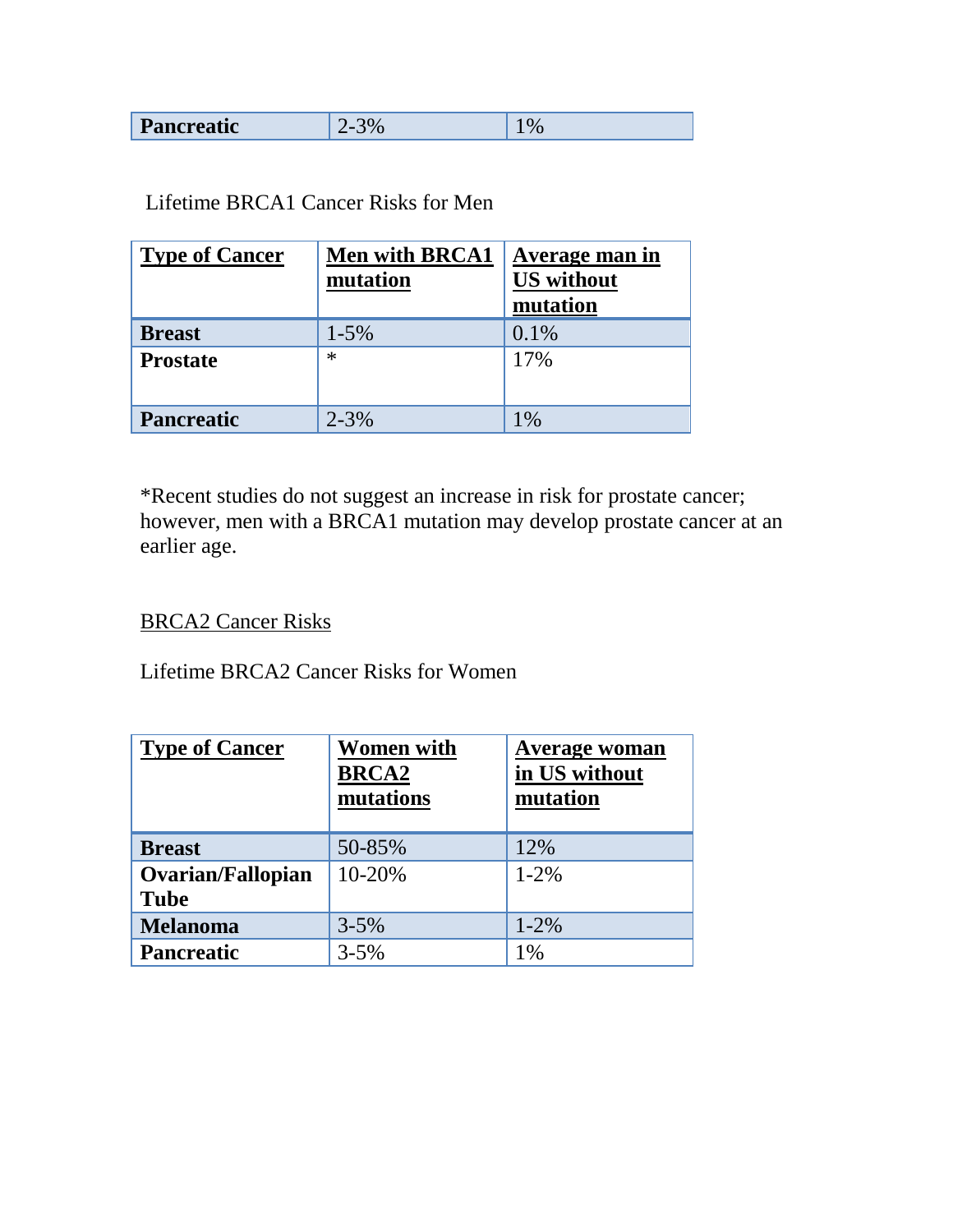| Lifetime BRCA2 Cancer Risks for Men |
|-------------------------------------|
|-------------------------------------|

| <b>Type of Cancer</b> | <b>Men with BRCA2</b><br>mutation | Average man in<br><b>US</b> without<br>mutation |
|-----------------------|-----------------------------------|-------------------------------------------------|
| <b>Breast</b>         | $5 - 10%$                         | $0.1\%$                                         |
| <b>Prostate</b>       | 15-25%                            | 17%                                             |
| <b>Melanoma</b>       | $3 - 5\%$                         | $1 - 2\%$                                       |
| <b>Pancreatic</b>     | $3 - 5\%$                         | 1%                                              |

- o Other genetic associations with breast cancer
	- **P53** mutation  $\langle$  1%), Li-Fraumeni (sarcoma, breast, brain, adrenocortical, adrenal)
	- **PTEN**  $(\leq 1\%)$ , Cowden's (hamartomatous colon polyps, breast)
	- Undiscovered genes account for the other 50% of genetic-associated breast cancers
	- CDH1 associated with lobular breast cancer and gastric cancer.
	- Follicular thyroid cancer
	- **Trichilemmomas**
	- Endometrial cancer
- Gail model of breast cancer risk  $\bullet$ 
	- o Based on SEER database
	- $\circ$  Factors: age, menarche, 1<sup>st</sup> degree relatives, prior biopsies, atypical ductal hyperplasia (ADH)
	- o Calculates 5 year and lifetime risk compared to the general population
	- o >1.7% 5y risk considered high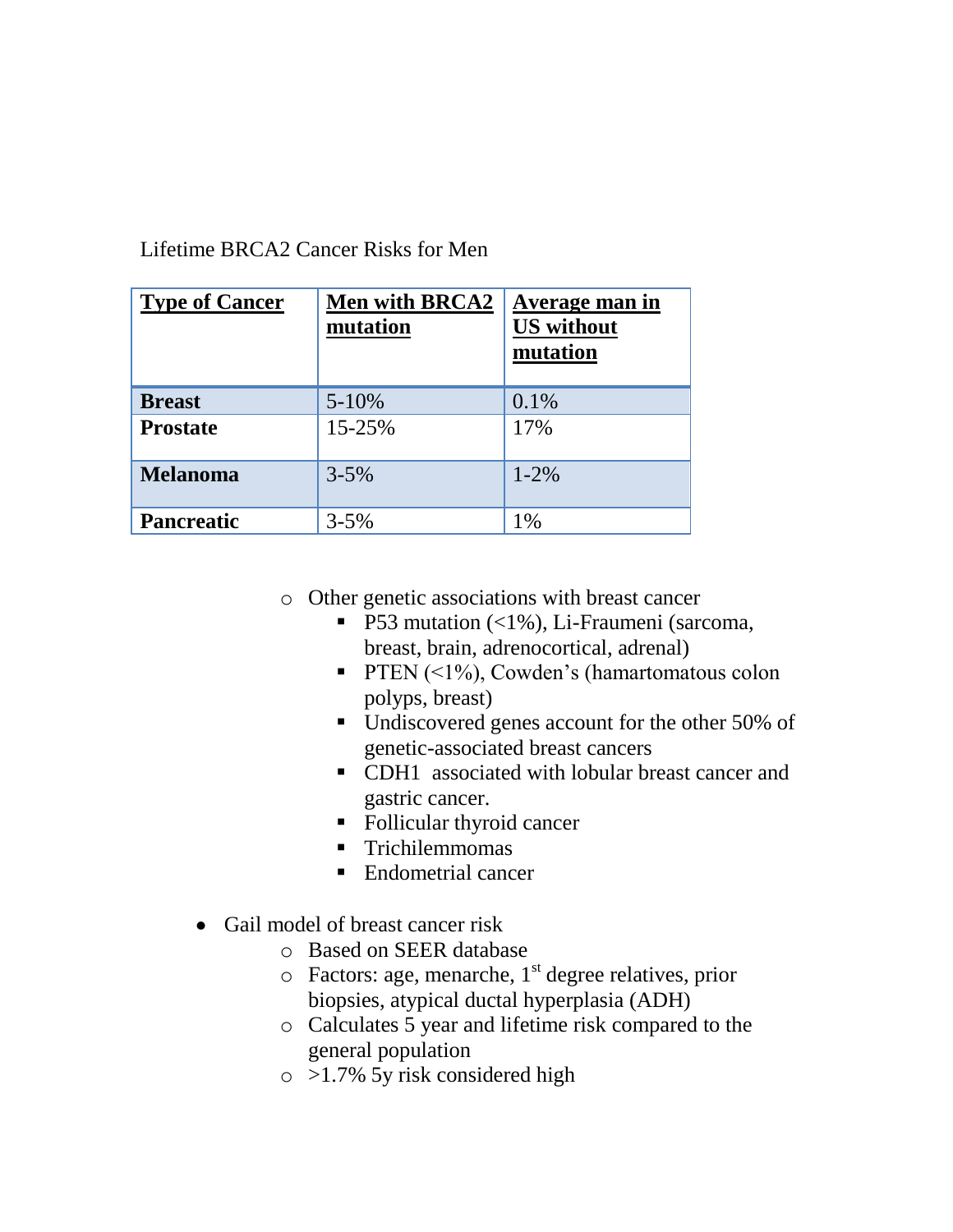- Claus model: maternal and paternal family history of breast cancer: if greater than 20% lifetime risk consider annual breast MRI
- Risk modification
	- $\circ$  Early pregnancy (<30), breast feeding, multiple pregnancies
	- o Exercise > 4h/week (maintain ideal body mass)
	- o Two or less drinks of alcohol per day
	- o SERMs (selective estrogen receptor modifiers)
		- weak estrogen analogs competitively bind to and block estrogen receptors, decreasing stimulation of breast cells)
		- $\blacksquare$  tamoxifen 20mg/day, Evista 60mg/day
		- 5y course confers 50% risk reduction in postmenopausal, and high-risk premenopausal with several year persisting effect on cessation (NSABP P-1 prevention trial)
		- Risks: endometrial carcinoma (1-3%), pulmonary embolus, stroke, deep vein thrombosis, cataracts, hot flashes in premenopausal women
			- Enhances effect of anticoagulant, may lead to hemorrhage; contraindicated in patients on herparin of coumidin
			- Contraindicated in smokers because of increased risk of thromboembolism
	- o Aromatase inhibitors/AI (block the enzyme converting androgen to estrogen, decreasing circulating estrogen levels)
		- 5y course for high-risk post-menopausal women
		- Exemestane 25mg/day
		- Slight increase in hot flashes, fatigue, increased risk of osteoporosis (no difference in fracture incidence or cardiovascular events)
		- Cannot be used for pre-menopausal women because functioning ovaries will negate the value
	- o Prophylactic bilateral mastectomy: >90% risk reduction in high risk women
	- o Oophorectomy: 50% reduction in breast cancer in positive gene mutation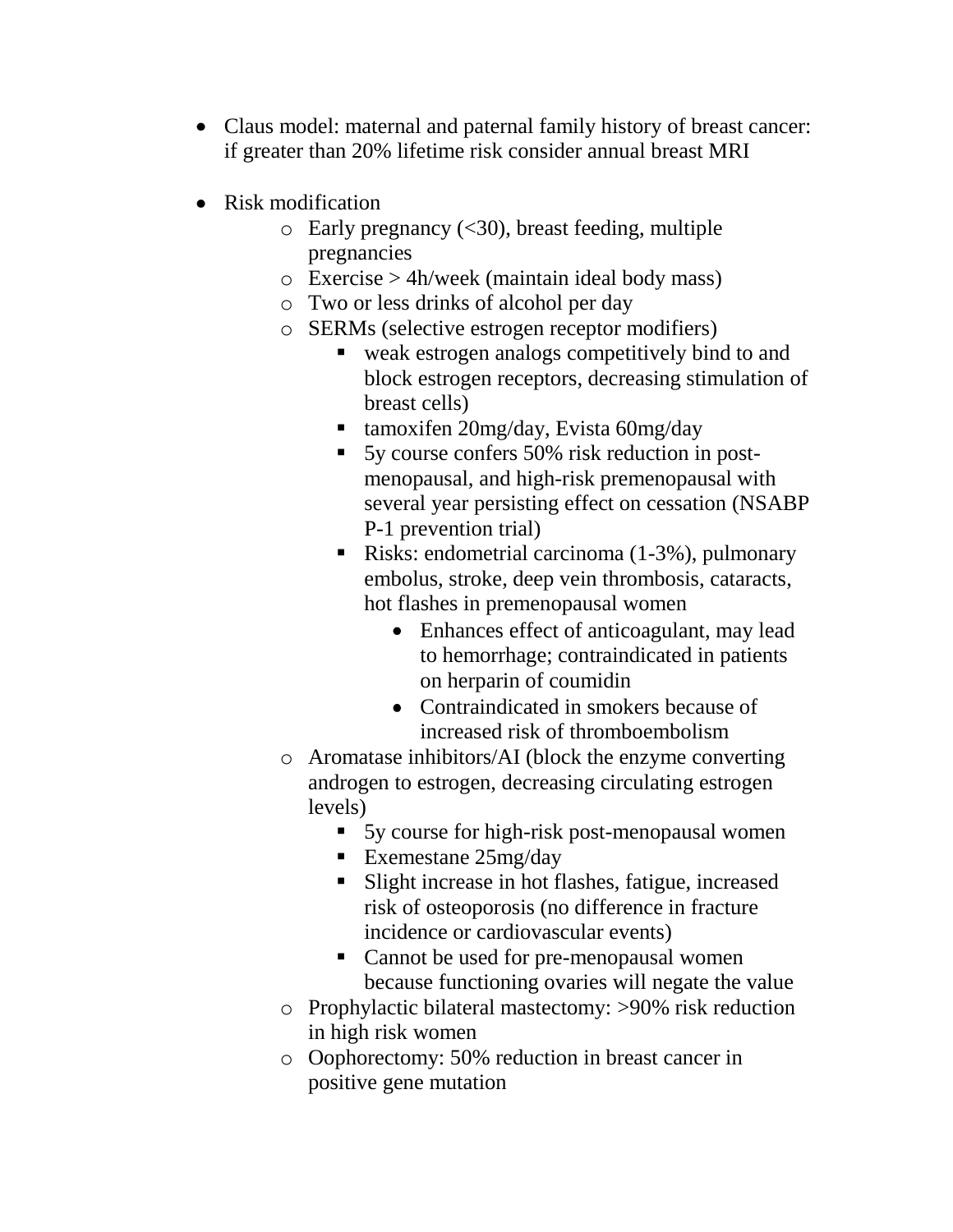# **Tumor biology**

- 50% of breast cancers have a 3-month doubling time up to 1mm in size, then the growth rate slows to 15-month doubling
- negative cancer control window is before tumor reaches 1mm in size; at 1mm/10K cells angiogenesis begins and metastasis becomes possible if cancer cells have breached the basement membrane of the ducts
- 30 doubling times to reach 1cm over  $\sim$ 7½ years when it may be clinically palpable
- Fisher hypothesis: breast cancer should be considered a systemic disease almost from the beginning; lymph node metastasis is not primarily a nidus for spread but an indicator of tumor/host relationship and a marker for risk of systemic metastasis
- untreated breast cancer has a 17% 5-year survival
- 80% of breast cancers are ductal in origin, 20% lobular (less visible mammographically)
	- o lobular has an increased incidence of multicentricity
- contraction of Cooper's/suspensory ligaments caused by  $\bullet$ desmoplastic inflammatory reaction of typical scirrhous ductal carcinoma
- rare bulky breast cancers: colloid, medullary o less aggressive, better prognosis
- $\bullet$  tubular carcinoma is well differentiated,  $\langle 10\% \text{ nodal involvement.} \rangle$ good prognosis
- common metastasis sites in order of frequency: bone, lung, liver, and brain
	- o follow up studies are guided by symptoms, not routine screening
	- o increased surveillance (Q 6mo) by clinical breast exam (CBE) and yearly mammogram of remaining breast tissue is the primary follow up strategy for non-genetic breast cancer

# **Detection**

- 80-90% of new breast cancers are now detected by mammogram
- 5% present with pain, 5% skin or nipple retraction, 3% nipple discharge, 1% enlargement; thus most (~85%) of new diagnoses are asymptomatic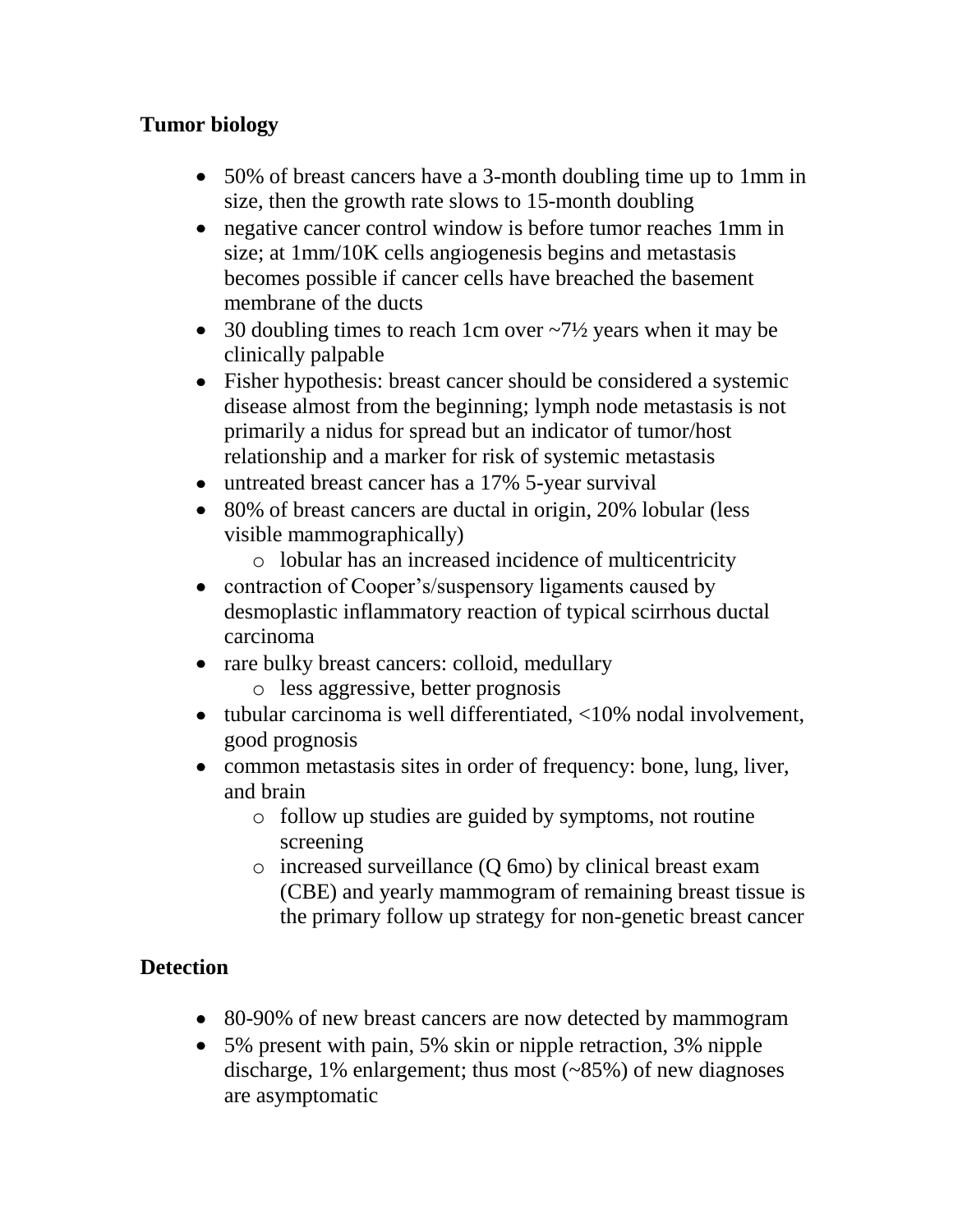- 15% of single duct spontaneous nipple discharges are caused by cancer
- 85% of solitary palpable lesions in a post-menopausal woman are cancer
	- o dense, nodular glandular tissue is replaced by fat as patient ages, so breasts are more uniformly soft
	- o dominant mass in an elderly patient is cancer until proven otherwise
- palpable cancer is usually hard, with vague irregular borders
	- o ultrasound is the primary diagnostic modality to differentiate a solid from a cystic mass
	- o ultrasound characteristics of cancer are a hypoechoic irregular mass with a deep axis longer than the horizontal axis (benign growths respect tissue planes and are more horizontal)
- clinical breast exam 54% sensitivity
	- o 5 cancers detected / 1000 exams
	- o false negative for palpable mass 10-15%
	- o always bx a dominant mass
- best time for exam 5d after menses (before progesterone kicks in)
- 20% of breast cancers detected only by breast self-exam (BSE) The 20% not detected by mammogram)
	- o should be performed monthly from age 20
- 12 studies showed smaller tumors correlate with fewer positive axillary nodes
- FNA: 87% sensitivity (13% false negative), 97% specificity (3%) false positive)
- when core Bx is atypical ductal hyperplasia (ADH), excisional Bx upgrades10-20% to DCIS (sampling error)

# **Screening/diagnostic modalities**

- Mammography
	- o mammography 13% false positive, 20% false negative
		- **b** bx of mammographic findings: 13 benign to 1 malignancy
		- 10% callbacks, 10% of those get Bx, 10% of those have cancer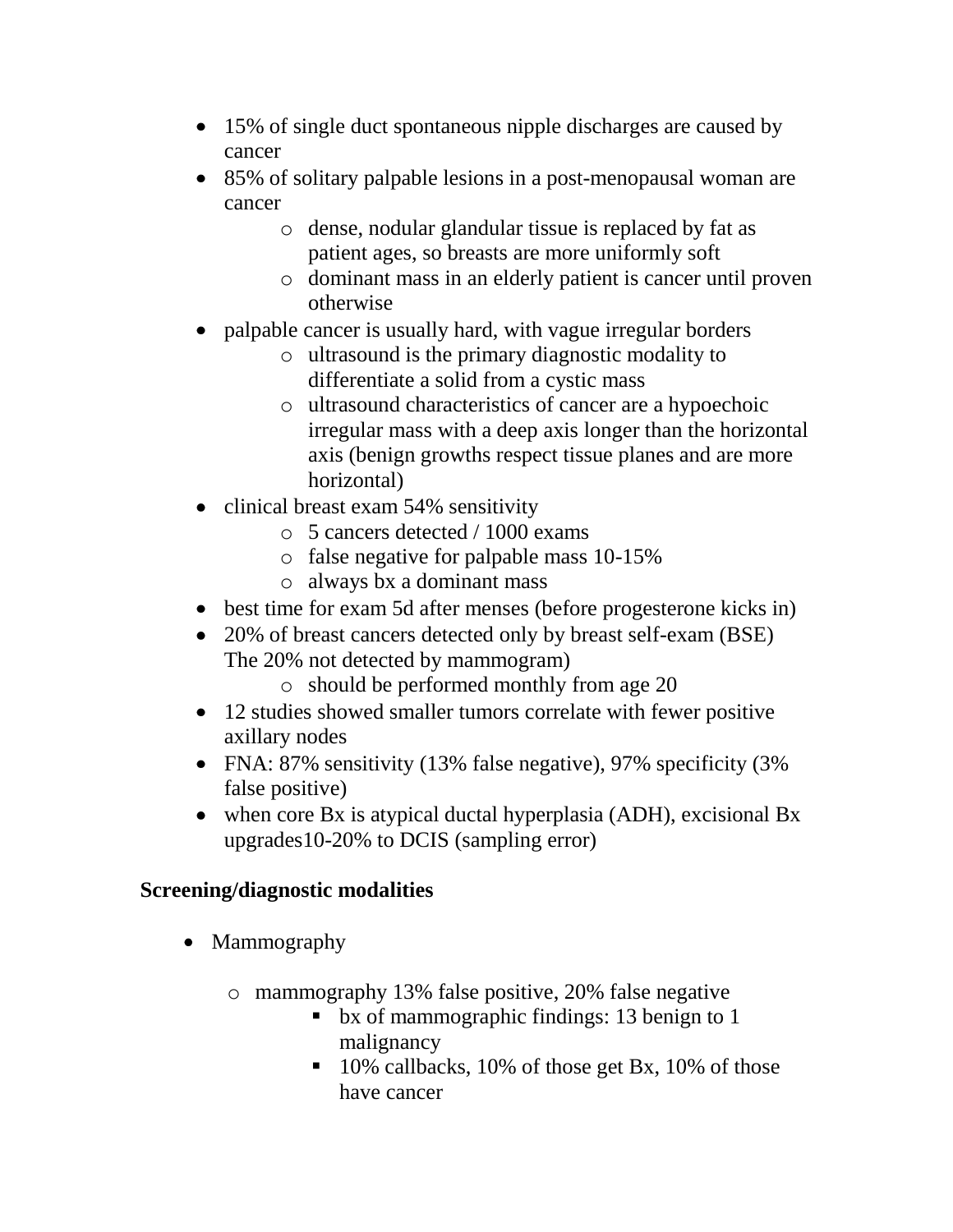- o cancer mimics: radial scar, fibromatosis, granular cell tumor, fat necrosis
- o indeterminate calcifications have a 10-30% chance of being cancer
- o invasive lobular is indistinct, hard to detect by mammography
	- US, MRI better diagnostic tools
- o mucinous, medullary, cystosarcoma phyllodes difficult to detect mammographically
- o dense breasts (young women) increased risk and difficult detection
- o fatty hilum in an enlarged lymph node: cancer unlikely
- $\circ$  low radiation risk (0.2%) for yearly mammograms
- o DCIS accounts for 24% of new mammographic Dx
- o mammogram decreases mortality 20-30% in women over 50; 15-20% decrease in women 40-49
	- younger women lesser beneficial effect of mammography: lower incidence, more rapid growth, denser breasts
- o digital mammography allows contrast adjustment, better visualization of dense areas
	- **I** lower radiation dose, easier storage and transmission, earlier detection
- o invasive cancer Dx decreasing, DCIS increased from 5% to 25% of newDx since 1970
- o BI-RADS (breast imaging reporting and database system) mammographic classification
	- 0 need additional imaging
	- $\blacksquare$  1 negative
	- $\blacksquare$  2 benign
	- 3 probably benign, 6 mo FU
	- $\blacksquare$  4 suspicious, may need Bx
	- 5 highly suspicious , needs biopsy
	- 6 known/biopsy-proven malignancy
- MRI
	- o hi (12%) false positive rate: only 25% of "positive" MRI findings are malignancies; increased number of negative biopsies
	- o indicated to detect other subtle lesions when a cancer is found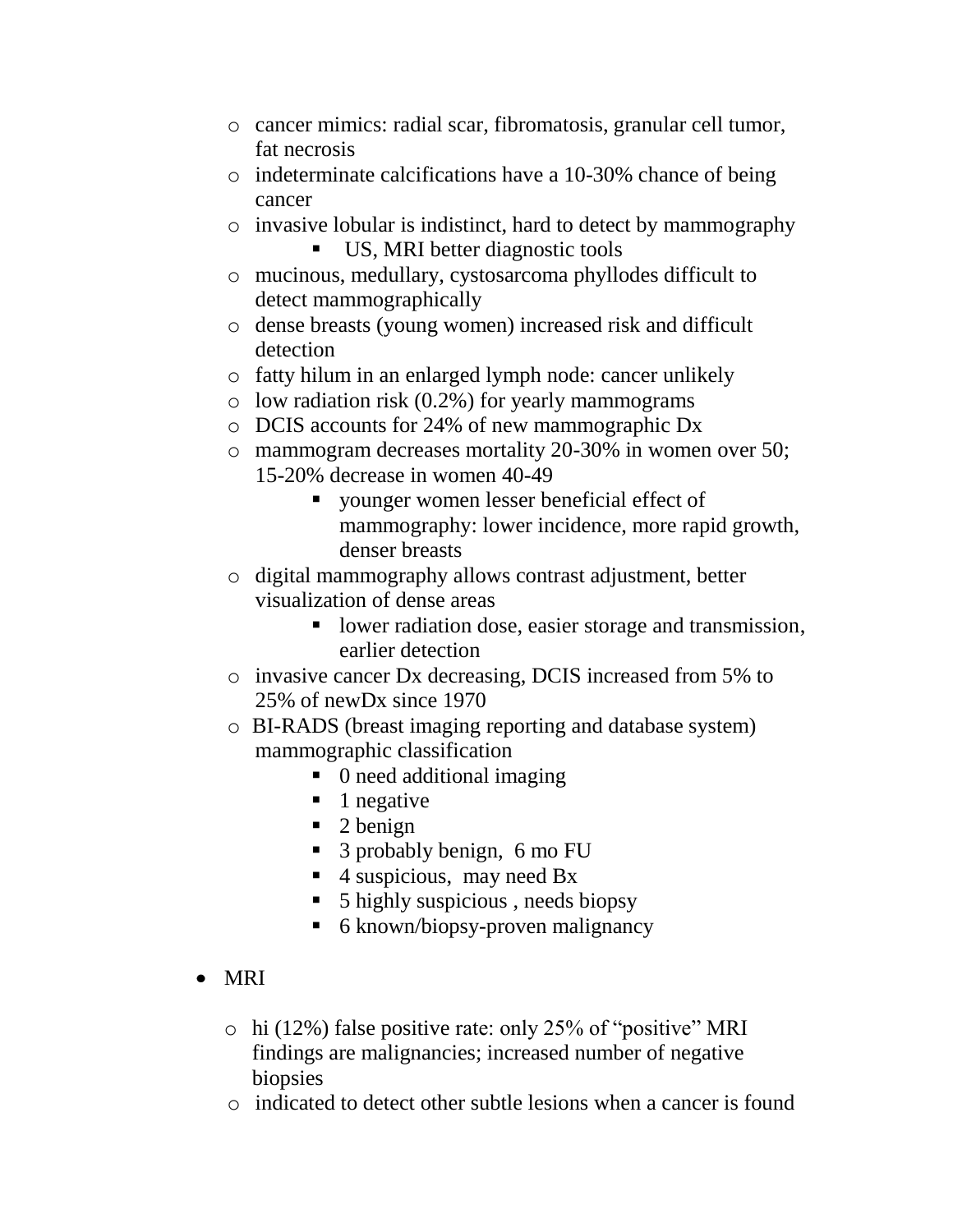by CBE or mammography

- o modifies plan 11% of the time
- o detects 3% contralateral
- o more sensitive for dense breast/patients on HRT
- o positive axillary LN with unknown primary
- $\bullet$  US
	- o not useful as screening tool
	- o used to characterize palpable or mammographic solid lesion
	- o used to guide percutaneous biopsy

## **Pathology**

- DCIS (ductal carcinoma in situ)
	- o precursor of nearly all infiltrating ductal carcinoma (IDC)
	- o incomplete excision results in recurrence at local site (unlike LCIS which does not directly progress to cancer and does not need to be totally excised)
	- o 25% of all new Dx, most are mammographic
		- 90% diagnosed by mammography alone
	- o average age 47 for DCIS v 55 for invasive cancer
	- o progression to invasive variable
		- micropapillary, papillary, solid, cribriform, comedo (more aggressive)
	- $\circ$  breast conservation: wide local excision + RT (50% decrease) recurrence with radiation: B-17, recurrence after DCIS reduced from 32 to 16%)
	- o consider SLN if high-grade, commedonecrosis, palpable or mammographic mass(increased risk of missed IDC)
	- o adjuvant TAM decreases incidence of subsequent IDC 50%  $(B-24 \text{ trial}, \text{lumped} + RT+/-TAM)$
	- o multicentric: mastectomy without radiation
		- $\blacksquare$  most DCIS not multicentric (70%)
		- consider SLN in case of missed infiltrating focus and no possibility of post-mastectomy SLN bx
- LCIS (lobular carcinoma in situ/lobular neoplasia)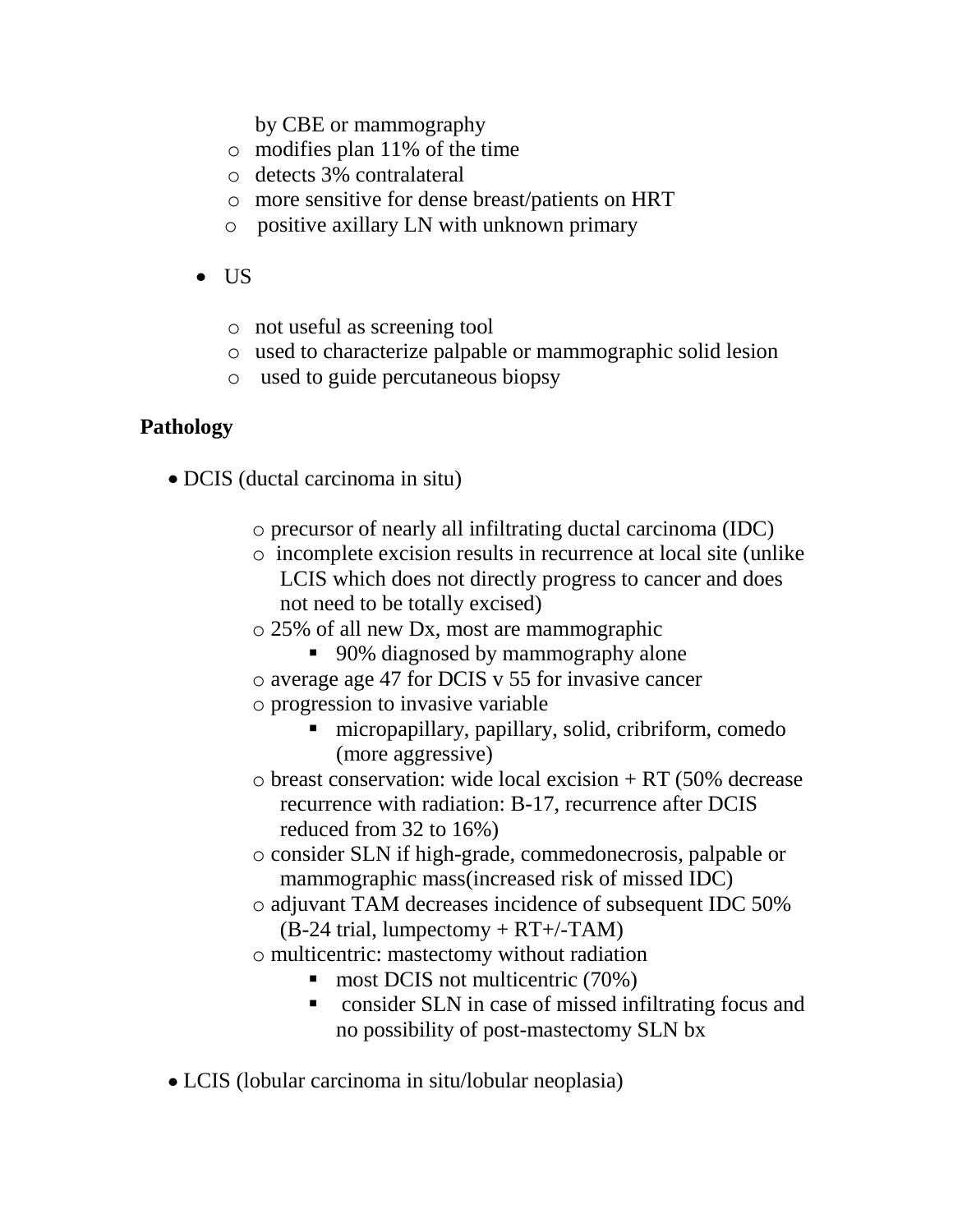- o 2X increase incidence past 25y
- o younger, premenopausal more commonly
- o no palpable mass
- o often not seen on mammo: US, MRI better for Dx
- o risk marker, not a precursor for subsequent invasive carcinoma (60% are ductal) in either breast
- o 1% risk/y up to 25%; TAM X5y decreases the risk by 50%
- o nearly 100% of LCIS is multicentric
- o options: chemoprevention (hormonal), bilateral mastectomy, monitor closely
- $\bullet$ Invasive Ductal Carcinoma (IDC): molecular subtypes/profiling
	- o molecular subtypes/profiling factors are ER, HER2 status, gene profiling microarray or RT/PCR (reverse transcription/polymerase chain reaction: mammaprint, oncotype), menopause/>50
	- o molecular profiling is in a research setting, not part of standard practice at present
		- Major types (most common characteristics)
			- luminal A: ER/PR+, HER2neg, low Ki67, low or moderate grade, low % p53 mutations, inner/luminal ductal type cells, best prognosis, low recurrence;  $~50\%$
			- $\bullet$  luminal B: ER/PR+, HER2+, high Ki67 (high number of actively dividing cells), inner/luminal ductal type cells, younger age than A, higher grade, larger tumor, more p53, high survival, but lower than A;  $~14\%$
			- basal-like/triple negative: most are ER/PR/Her (triple) neg, cytokeratin 5/6+ and/or HER1+, outer/basal duct cell type, HER1 and/or cytokeratin 5/6 proteins, many p53, younger, African-American (especially premenopausal, may explain poorer prognosis in younger black women), most BRCA1 and many BRCA2are basal, aggressive, poorer prognosis; (possible future targets EGF recep, aB-crystallin,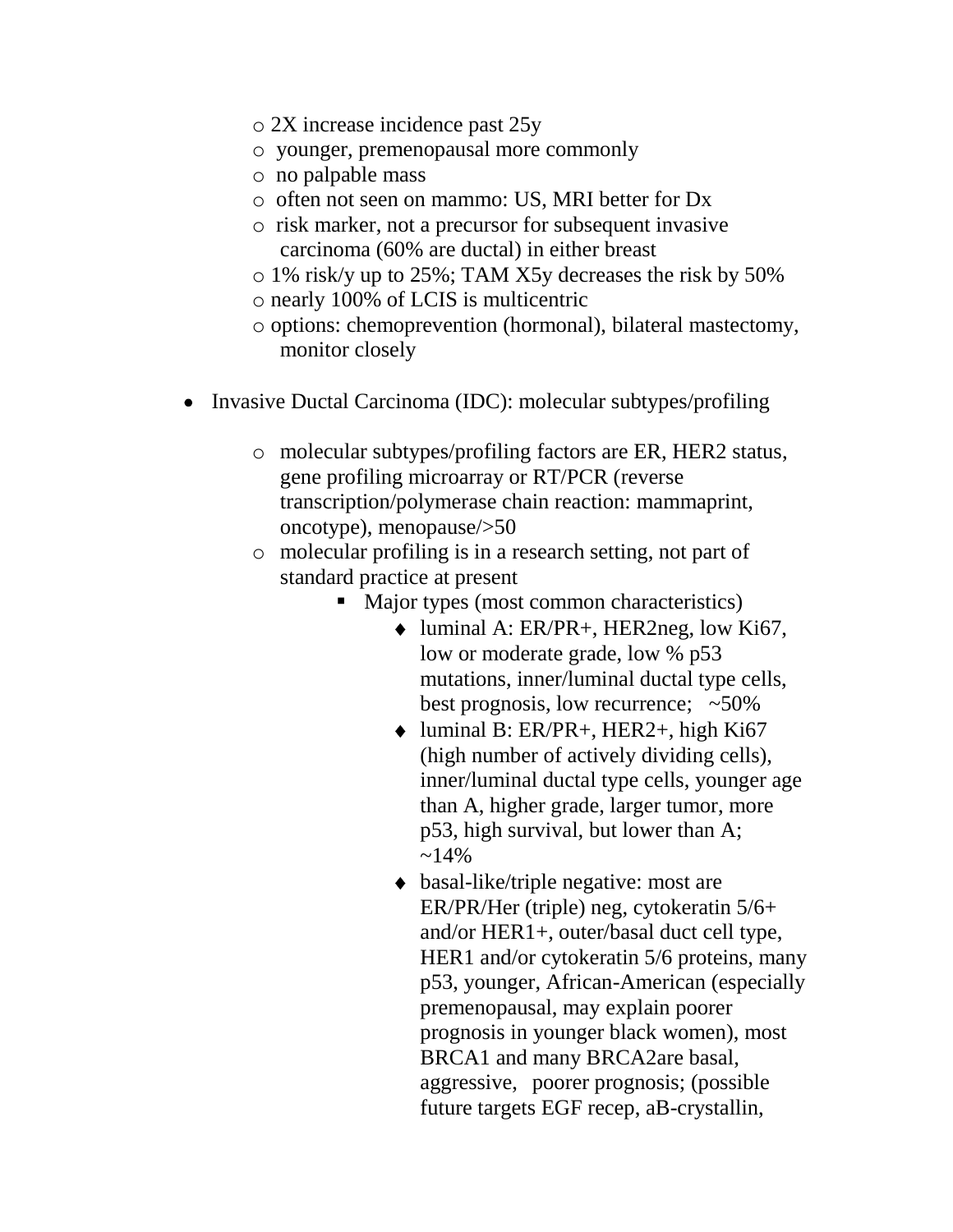cyclin);  $\sim$ 17%

- HER2+: ER/PR neg, HER2+, high LN+, higher grade, many p53 mutations, poor prognosis, early and frequent recurrence and metastases, younger at Dx;  $\sim$ 10%
- minor:
	- normal breast-like: small, good prognosis;  $~8\%$ .
	- aprcrine, claudin-low
- p53 mutations associated with poorer prognosis

#### o Her2-neu overexpression

- human epithelial growth factor receptor 2 codes for transmembrane growth factor receptor tyrosine kinase protein that stimulates cell growth
- 20% of breast cancers are HER+
- $\blacksquare$  in situ stage carcinoma: amplification of the gene causes overexpression of HER2 protein
- surface excess growth receptor protein makes the breast cell more sensitive to stimulation
- **E** associated with poorly differentiated tumor, high proliferative rate, positive nodes, decreased ER/PR expression
- hi risk of recurrence and death
- low or intermediate HER positivity  $(1+, 2+)$  sent for FISH (fluorescent in situ hypridization) definitive characterization
- trastuzumab/Herceptin
	- humanized mouse monoclonal antibody against HER2 membrane receptor
	- ◆ 33% relative reduction in risk of death, 12% absolute reduction
	- combined with chemotherapy, potentiates the effect: paclitaxel, doxorubicin, cyclophosphamide
	- $\bullet$  binds to HER2 protein, down-regulates surface HER2 expression causing apoptosis (natural cell death)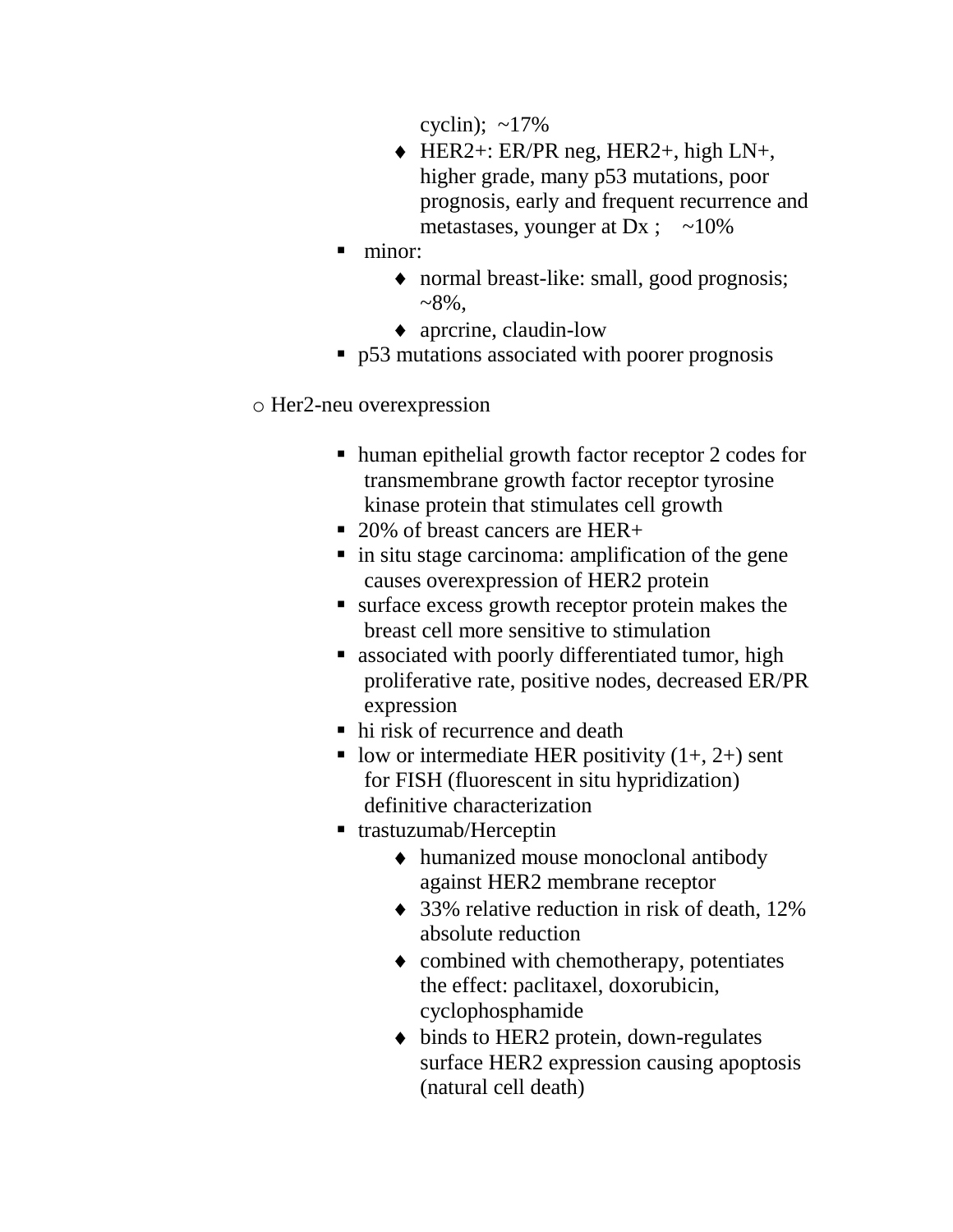- alters downstream signaling and regulatory pathways in the cell cycle
- suppresses production of vascular endothelial growth factor (VEGF)
- also extracellular effect mediating antibodydependent immune recognition
- Paget's disease of the nipple
	- o differentiate from eczema, limited trial of steroid ointment before punch Bx
	- o keratin staining for Paget's cells
	- o 90% have underlying cancer which spreads to the nipple/areolar complex (v primary epidermal carcinoma)
	- o 50% of patients with Paget's have palpable mass
	- o role for MRI to diagnose deeper lesions
- triple negative/basal-like breast cancer (TNBC)
	- o ER/PR, HER2 negative
	- o Chemotherapy is the standard treatment
		- Higher response rate than non-TNBC
	- o Emerging poly-polymerase inhibitors (ADP-ribose, PARP)
		- enzymes involved in multiple cell processes including DNA repair (similar to BRCA mutation effects)
- Pregnancy
	- o Breast cancer is the most common cancer in pregnant women  $(1/3,000)$ 
		- 10% of women under 40 with breast cancer will be pregnant
	- o increase w increasing age of pregnancy; commonly ER negative due to high estrogen binding
	- o thin bloody unilateral nipple discharge not uncommon
	- o local biopsy is safe at any time
	- o delay in diagnosis results in later stage at Dx
	- o mammography with shielding incurs little fetal risk (0.4 mRad fetal dose), but low yield (25% false negative) because of breast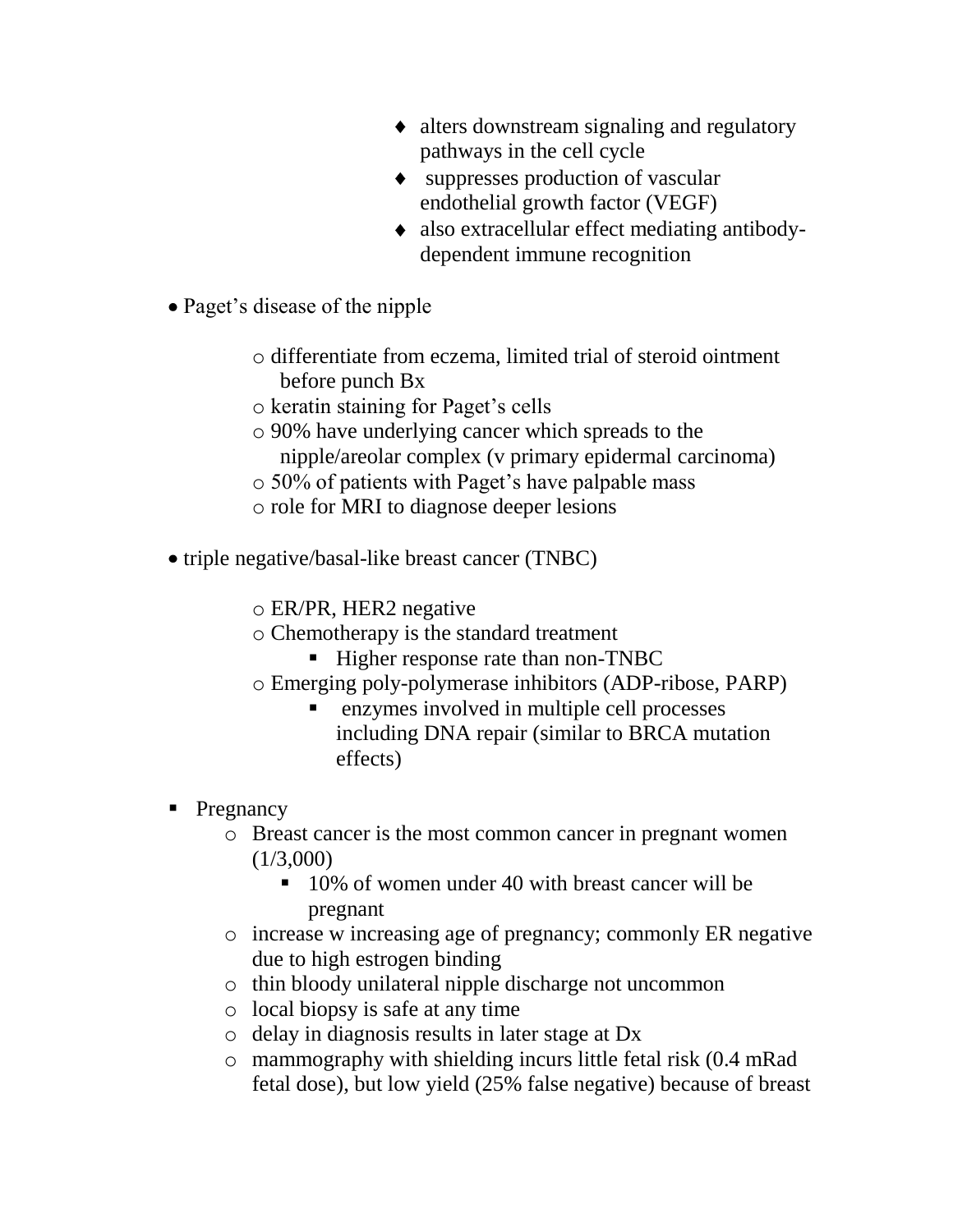density

- o termination of pregnancy, suppression of lactation (except if surgery or chemo planned) are no benefit and may decrease survival
- o nuclear scans cause fetal radiation exposure
- o CXR OK
- o bone scan delivers less radiation than skeletal series
- o liver evaluation with US
- o MRI for brain symptoms (gadolinium crosses placenta, assoc w fetal abnormalities)
- o subsequent pregnancy does not change survival
	- wait 2y to rule out early recurrence
- o MRM treatment of choice
	- sentinel lymph node biopsy probably OK
	- BCT with postpartum RT is an alternative
- $\circ$  early stage (I & II): chemotherapy after 1st trimester (may be assoc w premature labor and fetal wastage; methotrexate is abortifactant, leading cause of birth defects)
- $\circ$  late stage (III & IV): 10% 5y survival; therapeutic abortion does not improve survival, but fetal risk is increased with 1st trimester chemotherapy
- o methotrexate, 5FU, alkylating agents are excreted in breast milk
- Male breast cancer
	- o Male breast cancer presents as more advanced, but no difference stage for stage
	- o associated w BRCA2 (also prostate, pancreas, larynx, colon)
	- o male breast cancer is always ductal: no lobules are present in the male breast
	- o treatment is MRM, pectoral muscle rarely involved
- Locally advanced (stage III)
	- o 10-20% of all breast cancers have T4, invasion of skin or chest wall and/or N2 (matted nodes)
	- o inflammatory carcinoma
		- **u.** invasion of dermal lymphatics by cells from underlying cancer
			- underlying tumor often not felt
		- causes skin edema, redness (peau d'orange)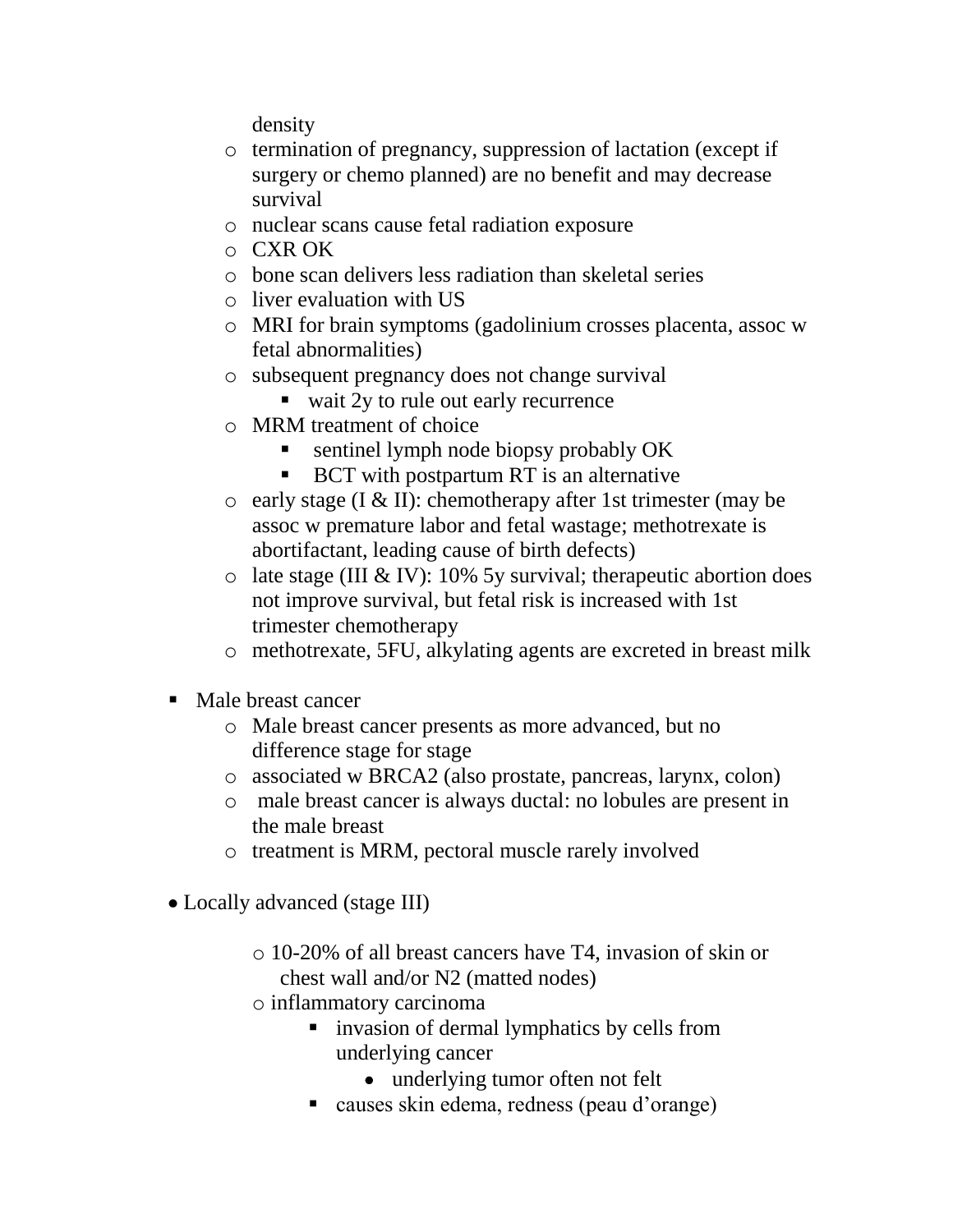- defined by involvement of  $> 1/3$  of breast
- 1-5% of breast cancers
- most are stage III or IV
	- stage III 40% 5y survival, IV 10%
- vounger age at diagnosis  $(55 \text{ y } 60)$
- **n** increased incidence in blacks
- **T** often ER/PR negative, HER2 positive
- workup: bone scan, CT of chest, abdomen and pelvis
- neoadjuvant (now called primary systemic therapy) indicated: 6 cycles over 4-6 months
	- 80% size reduction, 23% downstaging
	- 36% complete clinical response (not a predictor of prognosis)
	- 26% complete pathologic response
	- 12% more breast conservation Rx
	- no benefit for survival, progression-free survival or locoregional recurrence
	- anthracycline  $+$  taxanee preferred Rx, continue post-op
- standard surgery in responsive patient is modified radical mastectomy followed by radiation
	- if LN+ by FNA pre-adjuvant, no need for SLN at time of surgery, proceed to axillary node dissection (ALND)
	- radiation is done after implant reconstruction, but before flap reconstruction

## **Staging AJCC (American Joint Committee on Cancer) TNM**

#### Primary tumor

TX cannot be assessed T0 no evidence of primary tumor Tis in situ Tis (DCIS) Tis (LCIS) Tis (Paget) not assoc w DCIS, LCIS or invasive  $T1 < 2cm$  $T1mi < 1mm$ T1a 1-5mm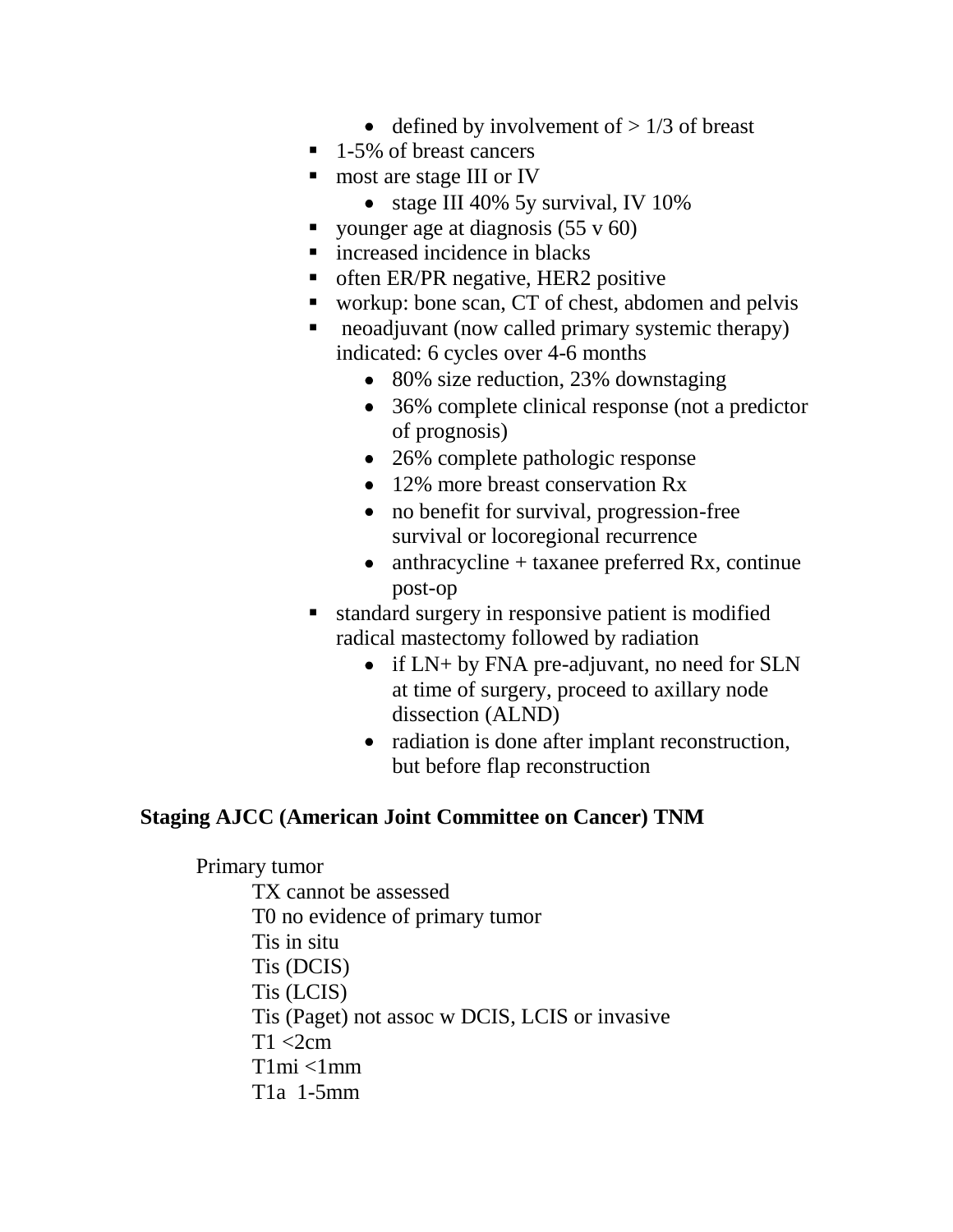T1b 5-10mm

T1c 1-2cm

T2 2-5cm

 $T3 > 5$ cm

T4 any size chest wall (a) or skin (b) both (c) inflammatory (d)

Nodes

NX can't be assessed

N0 none

N1 mobile ipsilateral I, II

N2 (a) matted/fixed (b) internal mammary

N3 (a) infraclav, (b) IM+I/II, (c) supraclav

pN1mic <2mm

Stage

- 0 Tis, N0; M0
- 1A up to T1c with N0; M0
- 1B T0 or up to T1c with N1mic; M0
- IIA T0 or up to T1c with N1 or T2 with N0; M0
- IIB T2 with NI or T3 with N0; M0
- IIIA T0, 1, or 2 with N2; T3 with N1 or 2; M0
- IIIB T4, N0, 1, or 2; M0
- IIIC any T with N3; M0
- IV any T, any N, M1

5-year survival by stage

- 0 100%
- I 98%
- II 88%
- IIIA 56%
- IIIB 49%
- IV 16%
- Most women with early (stage I or II) breast cancer will die of something else

# **Treatment**

- Locoregional: surgery, radiation
	- o Future: mammotome excision, radiofrequency ablation, cryotherapy?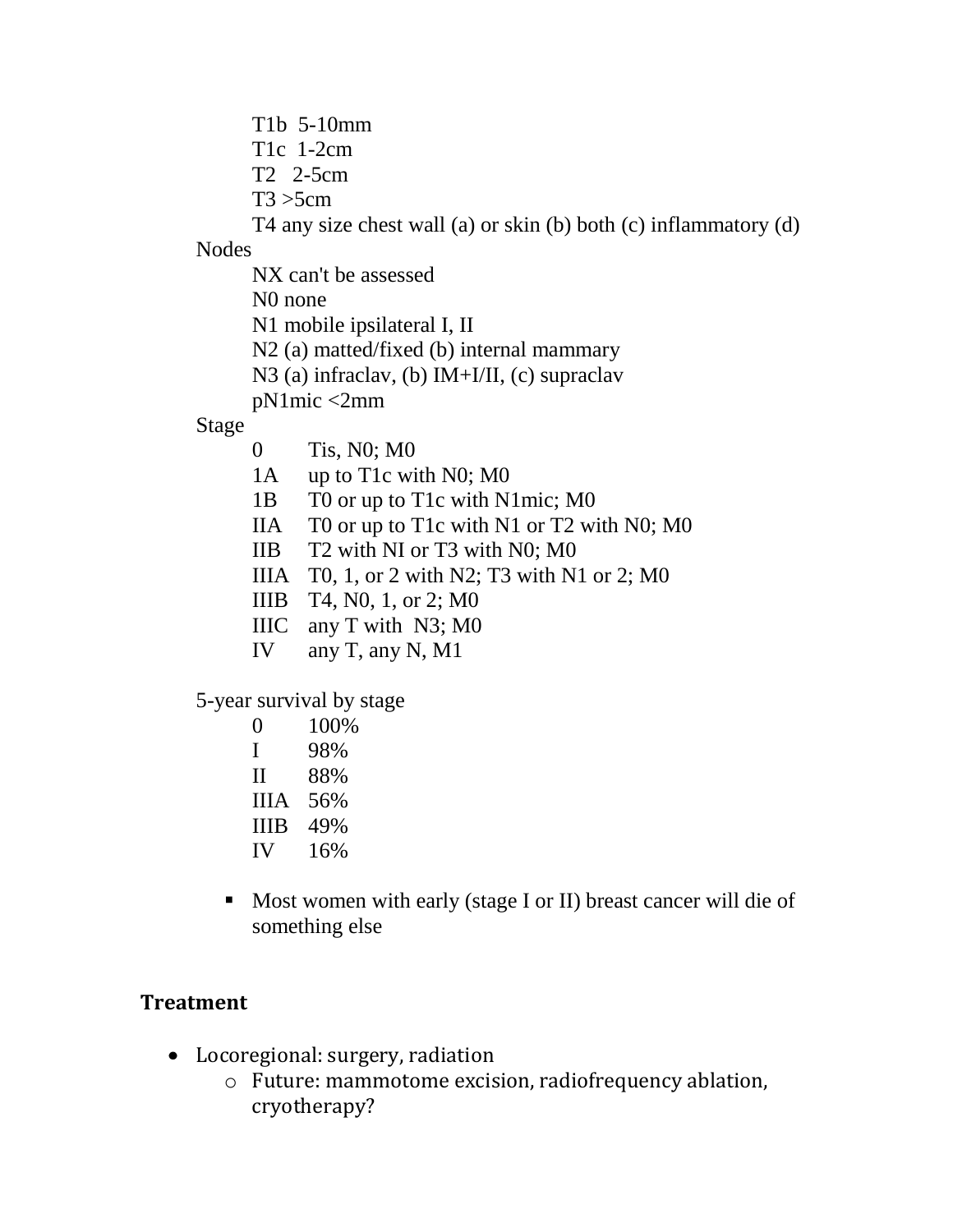- Systemic: hormonal, chemotherapy, monoclonal antibody o Future: proteomics, genetic manipulation?
- Surgery
	- o Breast conserving therapy (BCT)
		- Early stage  $(0/$ in situ, I and II)
		- Diagnosis by mammographic, ultrasound-guided or MRI-guided biopsy for non-palpable lesions
		- Core biopsy of palpable lesion and suspicious adenopathy for pre-op planning
			- Wide excision of proven atypical ductal hyperplasia (ADH), in situ or invasive lesion
			- For infiltrating carcinoma do lumpectomy and sentinel lymph node (SLN) biopsy
			- Consider SLN for high grade/comedo DCIS
			- Local recurrence at core biopsy site rare, so no need to excise skin
		- Contraindicated in multicentric disease
		- Small breast and resulting significant deformity may present a cosmetic contraindication
		- There is a slightly higher local recurrence rate with BCT v mastectomy
		- $\blacksquare$  Higher incidence of residual disease with large (T2) tumor, palpable lesion, lobular pathology, extensive intraductal component, positive sentinel node
		- Radiation post-op is standard to reduce risk of recurrence (+/- chemo and/or hormonal therapy)
			- Exception may be older (>70) patient with low grade disease and negative nodes
			- BCT/RT Contraindicated in pregnancy
			- local recurrence usually associated with distant mets, poor prognosis
	- o Mastectomy
		- Absolute indications
			- Multicentric disease
			- prior RT to breast or chest wall precluding post-op radiotherapy
			- recurrence in breast after lumpectomy/breast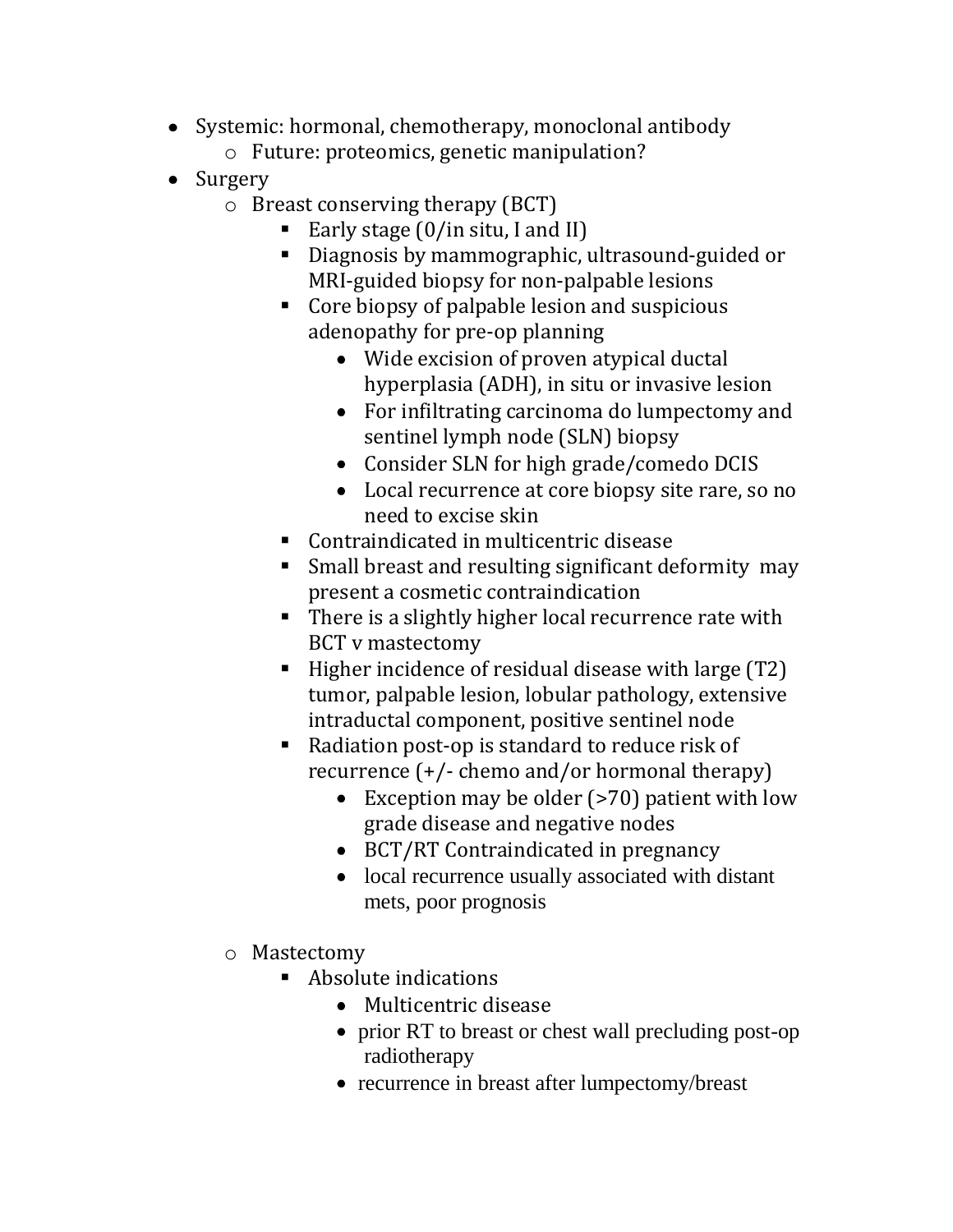conservation therapy

- steroid dependent collagen vascular disease (RT would cause deformity)
- desire to maintain pregnancy (can't shield fetus)
- $\blacksquare$  relative indications
	- breast size v tumor
	- central lesion (subareolar higher incidence of multicentricity)
	- clinically positive nodes
	- large breasts (preclude tumoricidal RT)
	- logistics (patient lives in remote area)
	- no motivation by patient to preserve/patient choice, anxiety
		- o when BCT proved equivalent to mastectomy for early disease in the 70's trend was for women to choose conservation; recent rebound to choosing mastectomy and reconstruction
- 5% local recurrence after mastectomy
- if mastectomy is done for DICS, SLN may be indicated in case invasive component is discovered and subsequent ability to do SLN may be compromised
- o prophylactic mastectomy
	- bilateral mastectomy decreases risk 90-95%
	- consider in hi risk patients
		- genetic breast cancer
		- dense breasts making CBE and mammo difficult
		- fibrocystic disease with history of multiple biopsies
- o sentinel lymph node (SLN)
	- LN status is the most important prognostic factor
	- 25-30% of all breast cancers have axillary disease
	- contraindications to SLN:
		- palpable/clinically suspicious node
		- positive node by core biopsy
		- $\bullet$  tumor  $> 4$ cm
		- inflammatory breast cancer
		- prior axillary surgery or disease (hidradenitis)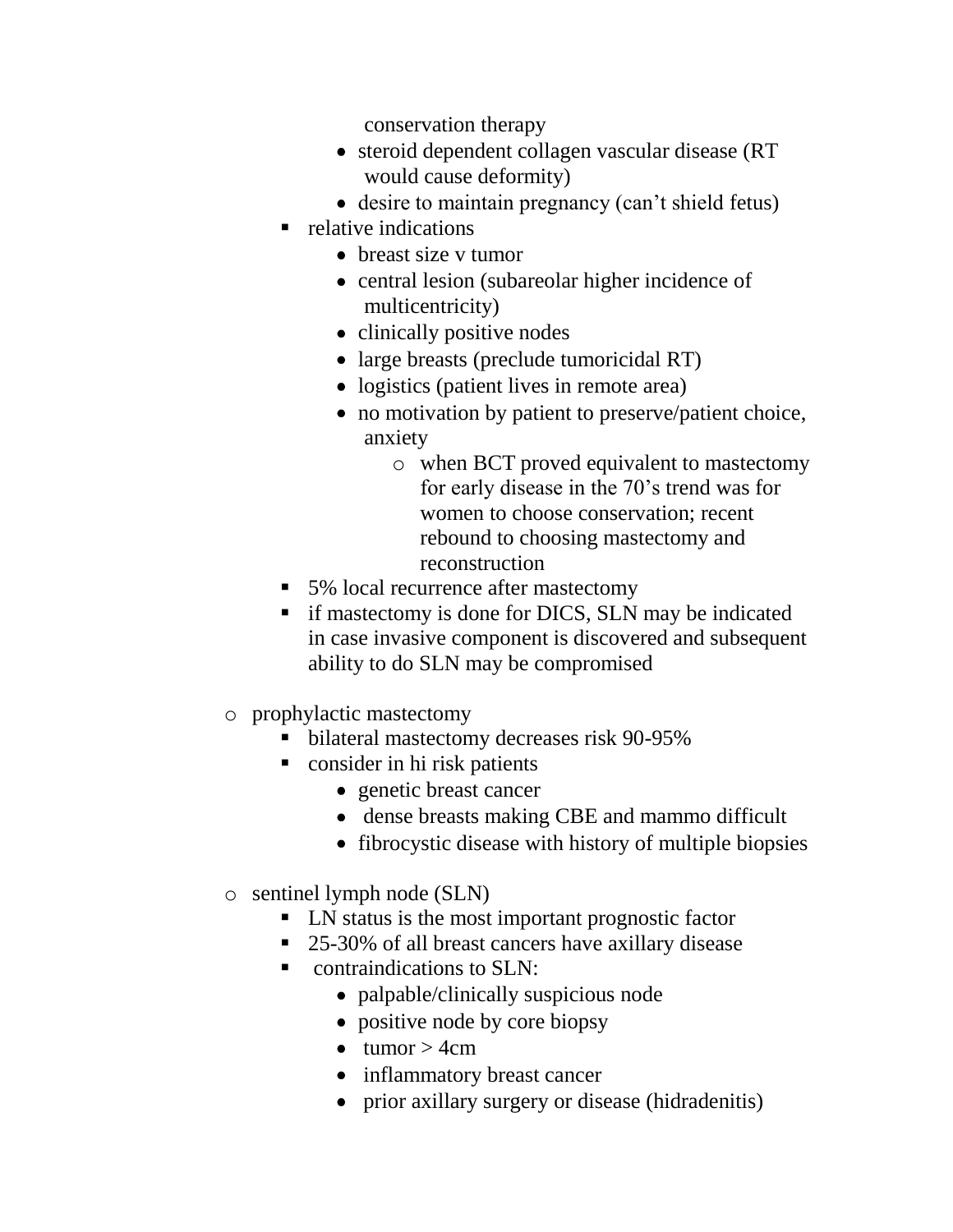- prior extensive breast surgery
- negative sentinel node(s),  $\langle 2\%$  chance of other nodes being positive
- cytokeratin staining upgrades H&E evaluation by 10%
- borderline positive SLN
	- $\bullet$  < 0.2mm considered N0
	- $\bullet$  0.2-2mm = micrometastasis, staged pN1mic
		- o possible indication for completion axillary lymph node dissection
- 3% incidence of lymphedema with SLN v 20% with level I & II axillary lymph node dissection (ALND)
- adjuvant radiation therapy (RT)
	- o goal is to eradicate residual disease after BCT and reduce local recurrence
		- **NSABP B-06: 9-year decrease in local recurrence from** 42% to 12% with radiation
	- o 5% reduction in mortality in early breast cancer
	- o high risk for local recurrence after mastectomy an indication for RT
		- Four+ positive nodes
		- **Extracapsular extension**
		- Large tumor  $(T3, >5cm)$
		- Close or positive deep margin
		- Skin, fascia or muscle involvement
	- o chest, axilla, supraclav:  $50Gy$  (Gy/gray: 1 Gy = 100 rads, 1 rad  $= 1$  cGy), 25 fractions
	- o side effect fatigue, possible lung, heart radiation
		- negligible lung and cardiac injury with modern technique
	- o contraindications
		- prior radiation
		- can't abduct arm
		- marginal pulmonary function
		- systemic lupus
		- scleroderma
	- o no increased incidence of lymphoma after breast RT
- adjuvant chemotherapy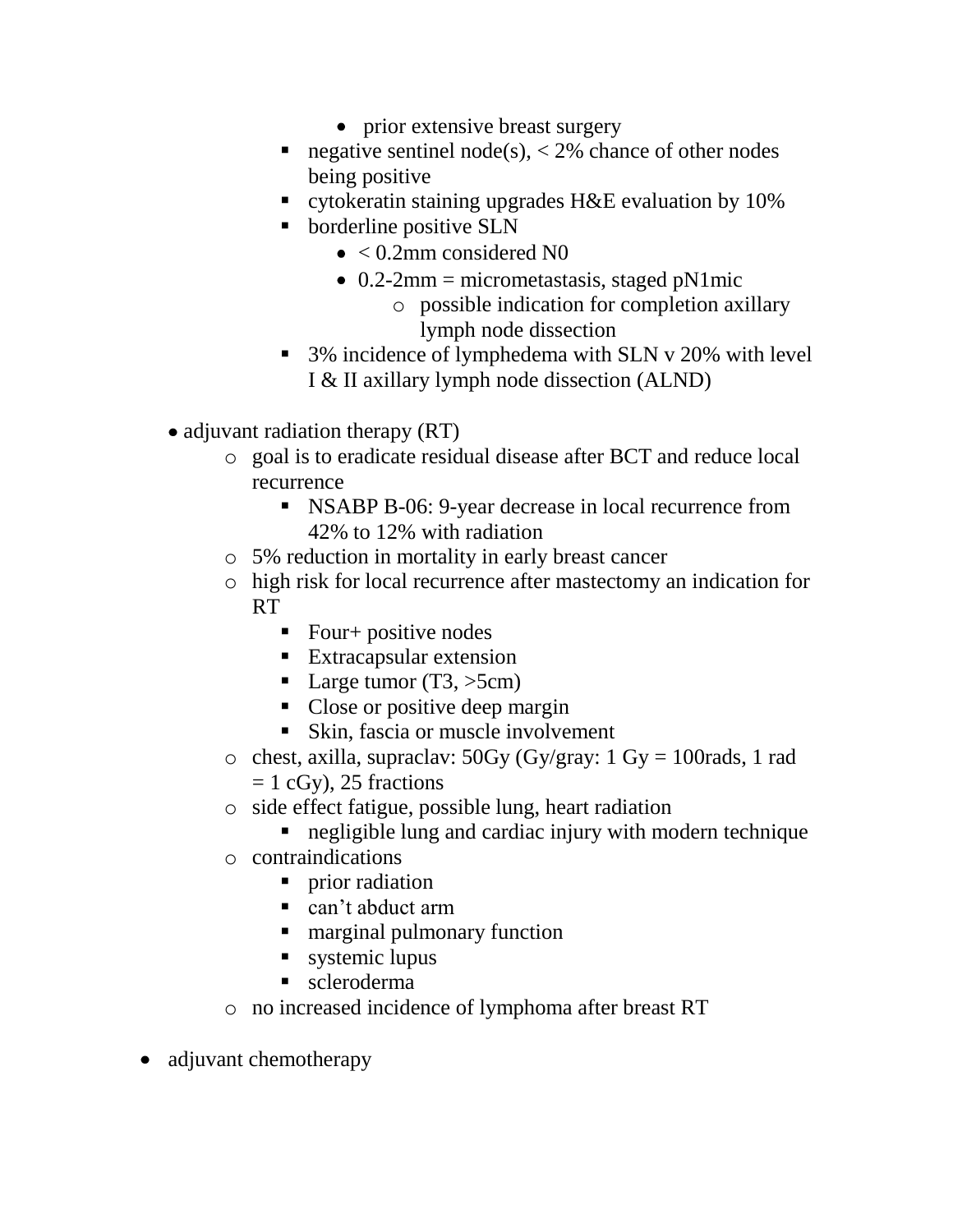- o polychemotherapy decreases relapse and death
	- numer 10:40 decrease relapse and 30% decrease mortality
	- patients over 50: 20 and 10%
	- 10% and 3% 15y absolute increase in survival under and over age 50
	- 20% annual decreased risk of contralateral breast cancer
- o prognostic factors
	- negative nodes: 20% recurrence @10y
	- $\blacksquare$  1-3 nodes 60% "
	- more than 4 nodes 80%
	- **ER/PR** negative: worse outcome; high S-phase
	- HER2neu positive have worse prognosis (but highly treatable w herceptin)
- o hi-dose chemotherapy has no role as adjuvant
- $\circ$  virturally all node positive and node negative with T > 1 cm get chemo
	- (younger patients have better results with adjuvant chemo)
- o neoadjuvant: more BCT, less axillary treatment, same survival
	- 13% complete pathologic response (cPR)
	- 80% of I/II patients responded with >50% reduction size
		- increase from 60% to 68% who are able to have BCT
- o agents:
	- anthracyclines (cardiotoxicity): doxorubicin, epirubicin, mitoxantrone
	- taxanes: paclitaxel, docetaxel
	- alkylating agents: cyclophosphamide
	- flororpyrimidines: capecitabine, 5FU
	- antimetabolites: methotrexate
	- vinca alkaloids: vinorelbine, vinblastine, vinctistine
	- platinum: carboplatin, cisplatin
	- other: gemcitabine, mitomucin C
- o common regimens:
	- AC-T: adriamycin, cytoxan followed by taxane; better survival than CMF
	- CMF: cytoxan, methotrexate, 5FU
- o start 4w after surgery
- o common toxicity: nausea and vomiting, myelosuppression, alopecia, mucositis
- o rare toxicity: congestive heart failure (anthracycline),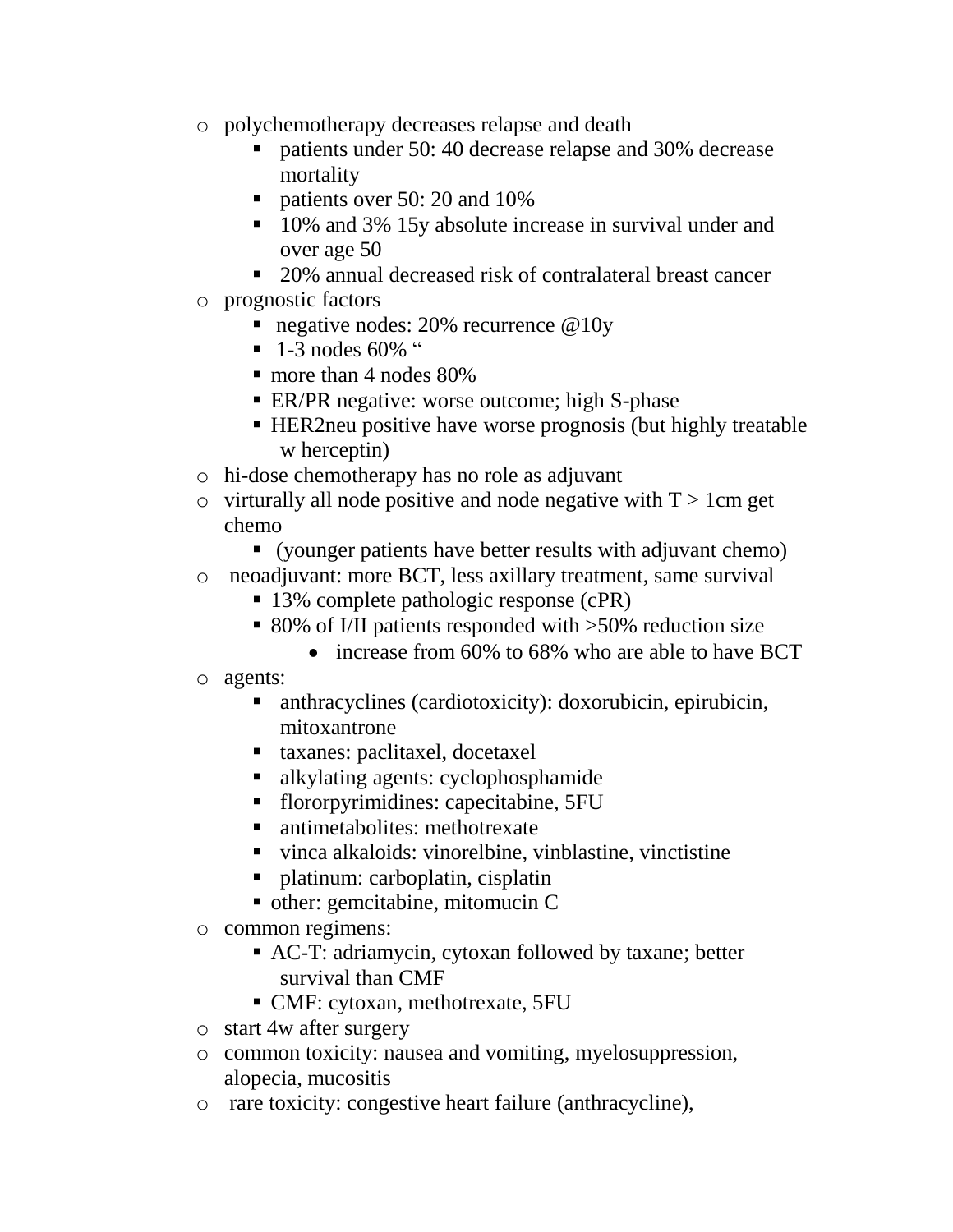thromboembolic events, premature menopause, leukemia

- adjuvant hormonal therapy
	- o SERMs (see prevention above):
		- $\blacksquare$  ER + 10% greater disease free survival
		- **PR** status is a marker for response to hormone Rx after recurrence
		- TAM decreases recurrence 25%, mortality 16% in patients > 50 regardless of nodal status
			- TAM not indicated in patients who have bilateral mastectomy for DCIS: no breast tissue to protect, and no systemic disease to treat
			- indicated for infiltrating ductal after bilateral mastectomy for systemic effect
	- o aromatase inhibitors: block adrenal conversion of androgens to estrogen, decrease bone density
		- post-menopausal use only (for adrenal and fat production of estrogen)
		- in pre-menopausal ovaries override effect
		- $\blacksquare$  indicated for all post-menopausal ER+ pts
		- more effective, safer than TAM (ATAC trial '02)
- Her2-neu overexpression
	- o human epithelial growth factor receptor 2
	- o surface excess growth receptor protein makes cell more sensitive to stimulation
	- o codes for transmembrane growth factor receptor tyrosine kinase protein that stimulates cell growth
	- o associated with poorly differentiated tumor
	- o high proliferative rate
	- o increased incidence positive nodes
	- o decreased ER/PR expression
	- o hi risk of recurrence and death
	- o 20% of breast cancers HER+
	- o in situ stage: amplification of the gene causes overexpression of HER2 protein
	- o trastuzumab/Herceptin: humanized mouse monoclonal antibody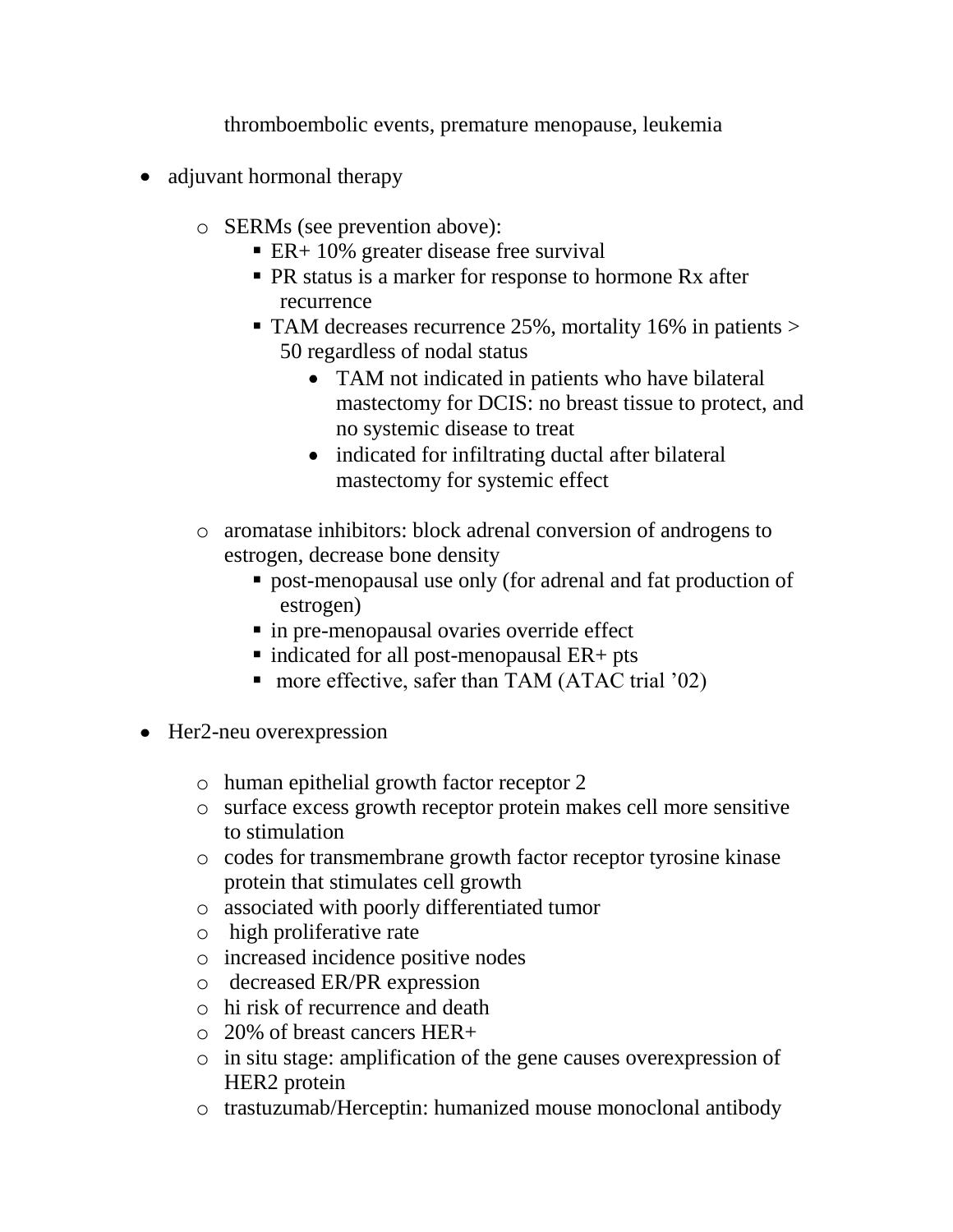against HER2 membrane receptor

- standard 1-year therapy
- 33% reduction risk of death, 12% absolute difference combined with CT: paclitaxel, doxorubicin, cyclophosphamide binds to HER2 protein, down-regulates surface HER2 expression causing apoptosis
- o lapatinib: tyrosine kinase inhibitor of both HER2/neu and epithelial growth factor receptor
	- alters downstream signaling and regulatory pathways in cell cycle
	- suppresses production of vascular endothelial growth factor (VEGF) and potentiates effect of chemo
	- extracellular effect mediating antibody-dependent immune recognition

# **Follow-up**

- o 90% of recurrences found by clinical breast exam (CBE) or patient complaint
- o yearly mammogram of residual breast tissue
- o clinical breast exam Q 6mo
- o no other screening tests are effective before symptoms appear

# **References:**

- Veronesi U, Boyle P, Goldhirsch A, Orecchia R, Viale G. Breast Cancer. Lancet 2005; 365(9472): 1727-41.
- Punglia RS, Morrow M, Winder EP, Harris JR. Local therapy and survival in breast cancer. N Engl J Med 2007; 356(23): 2399-405.
- Porter P. "Westernizing" women's risks? Breast cancer in lower-income countries. N Engl J Med 2008; 358(3): 213-215.
- Silverstein M et al. Image-detected breast cancer: state of the art diagnosis and treatment. JACS, 201(4), Oct. '05: 586-596.
- Kepple J et al. Minimally invasive breast surgery. JACS, 199(6), Dec. '04: 961-974.
- Newman L. Lymphatic mapping and sentinel lymh node biopsy in breast cancer patients: a comprehensive review of variations in performance and technique. JACS, 199(5), Nov. '04: 804-816,
- Bickenbach K. Aromatase inhibitors: an overview for surgeons. JACS, 203(3), Sept. '06: 376-389.